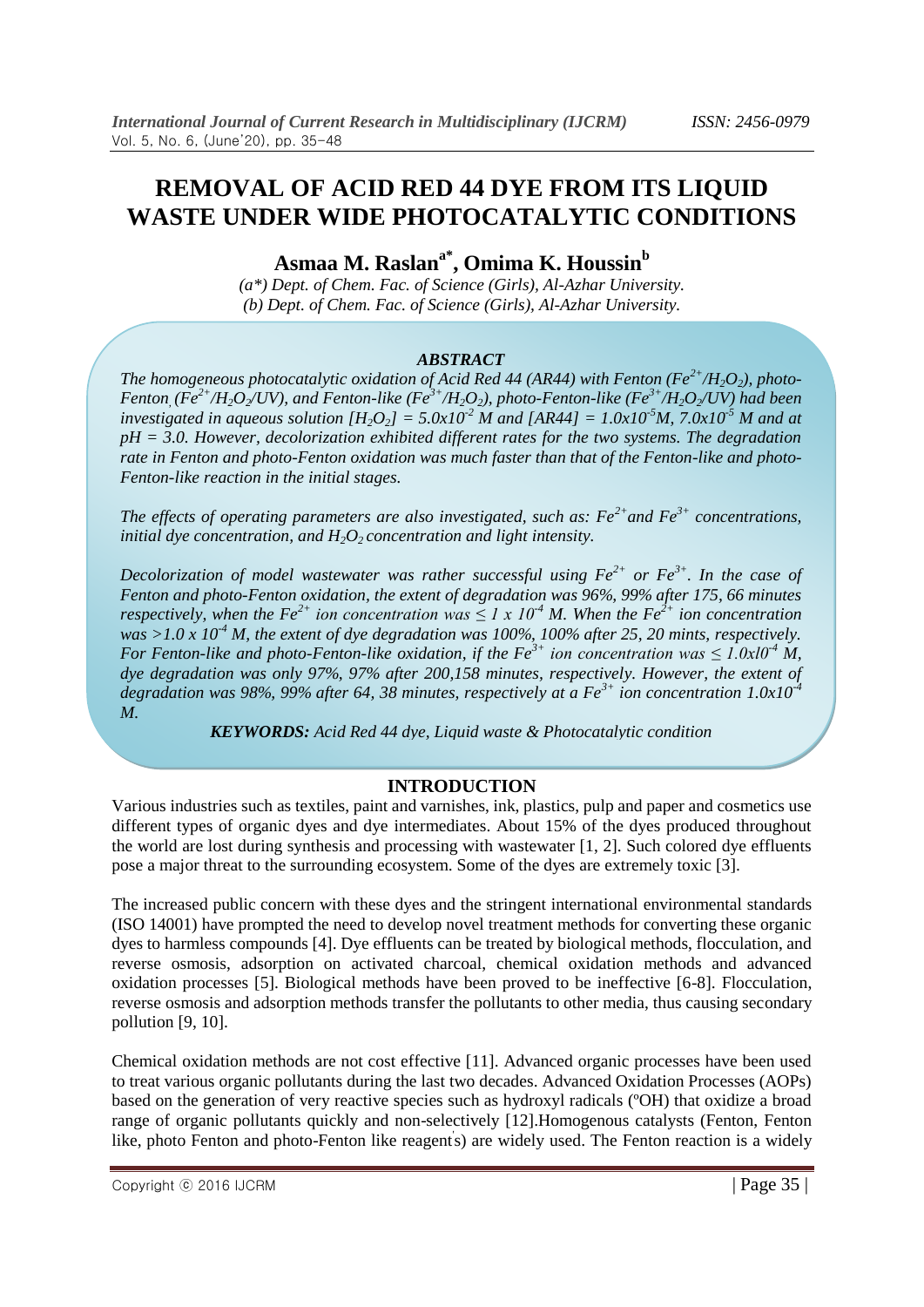*REMOVAL OF ACID RED 44 DYE FROM ITS LIQUID WASTE UNDER WIDE PHOTOCATALYTIC* used and studied catalytic process based on an electron transfer between  $H_2O_2$  and a metal acting as a homogeneous catalyst [13]. The major advantage of Fenton process is that the reagent components are safe to handle and environmentally benign [14]. Fenton oxidation has been applied for the decolorization of effluents from textile dyeing process and dye manufacturing process. Compared to other oxidation processes, such as  $UV/H<sub>2</sub>O<sub>2</sub>$  process, costs of Fenton oxidation are quite low [15, 16]. The reaction of  $H_2O_2$  with ferric (Fe<sup>3+</sup>) iron in acidic aqueous solutions which is among the most common homogeneous systems and potential sources hydroxyl radicals generation. Iron III-catalyzed  $H_2O_2$  decomposition known as the Fenton like's reaction, provides an alternative way of oxidizing recalcitrant and/or toxic organic compounds present in most industrial wastewaters [17, 18]. Photo-Fenton is known to be able to improve the efficiency of dark Fenton or Fenton-like reagents, respectively, by means of the interaction of radiation (UV or Vis) with Fenton's reagent [19, 20].Considering the above mentioned facts, the aim of the this work was to remove C.I. Acid Red 44 dye by using UV photolysis in the presence of homogeneous photocatalyst (Fenton, Fenton like, photo- Fenton and photo-Fenton-like)

#### **EXPERIMENTAL**

## **II.1. Materials and methods**

C.I. Acid Red 44 (AR44) was purchased from Aldrich Company and was used as received without further purification. Hydrogen peroxide (30% W/W,), Ferrous sulphate heptahydrate, Ferric sulphate were obtained from Merck. Double distilled water was used for all studies. The pH is adjusted to the desired values with HCl and NaOH obtained from Merck. The basic structure of AR44 is depicted in Fig.1.



Fig.1.Structure of Acid Red 44 (AR44)

## **II.2. Instrumental techniques**

The instrument used for the study was batch glass reactor equipped with a magnetic stirrer. The light source is low pressure mercury lamp (254 nm 2 lamp each of 4 watt), UV-9200 UV- VIS spectrophotometer, Multimeter; WTW (Wissenshaftlich-Technische Werkstatten GmbH) InoLab Multi Lev11, ba 12237de; Germany.

## **II.3. Photoreactor and light source**

All experiments were carried out in a 500 ml thermostated batch glass reactor where the reaction solution was directly irradiated with a low pressure mercury lamp (254 nm 2 lamp each of 4 watt). The incident light flux of the low pressure Hg lamps  $(\lambda=254 \text{ nm})$  was determined by uranyl oxalate actinometry [21]. During all experiments, the reaction solution was vigorously mixed from the reactor bottom by means of a magnetic stirrer at 400 rpm to provide effective mixing and aeration of the reaction solution. The (dark) Fenton, Fenton- like experiments were conducted in the same beaker except that the UV-light source was not turned on for these experiments.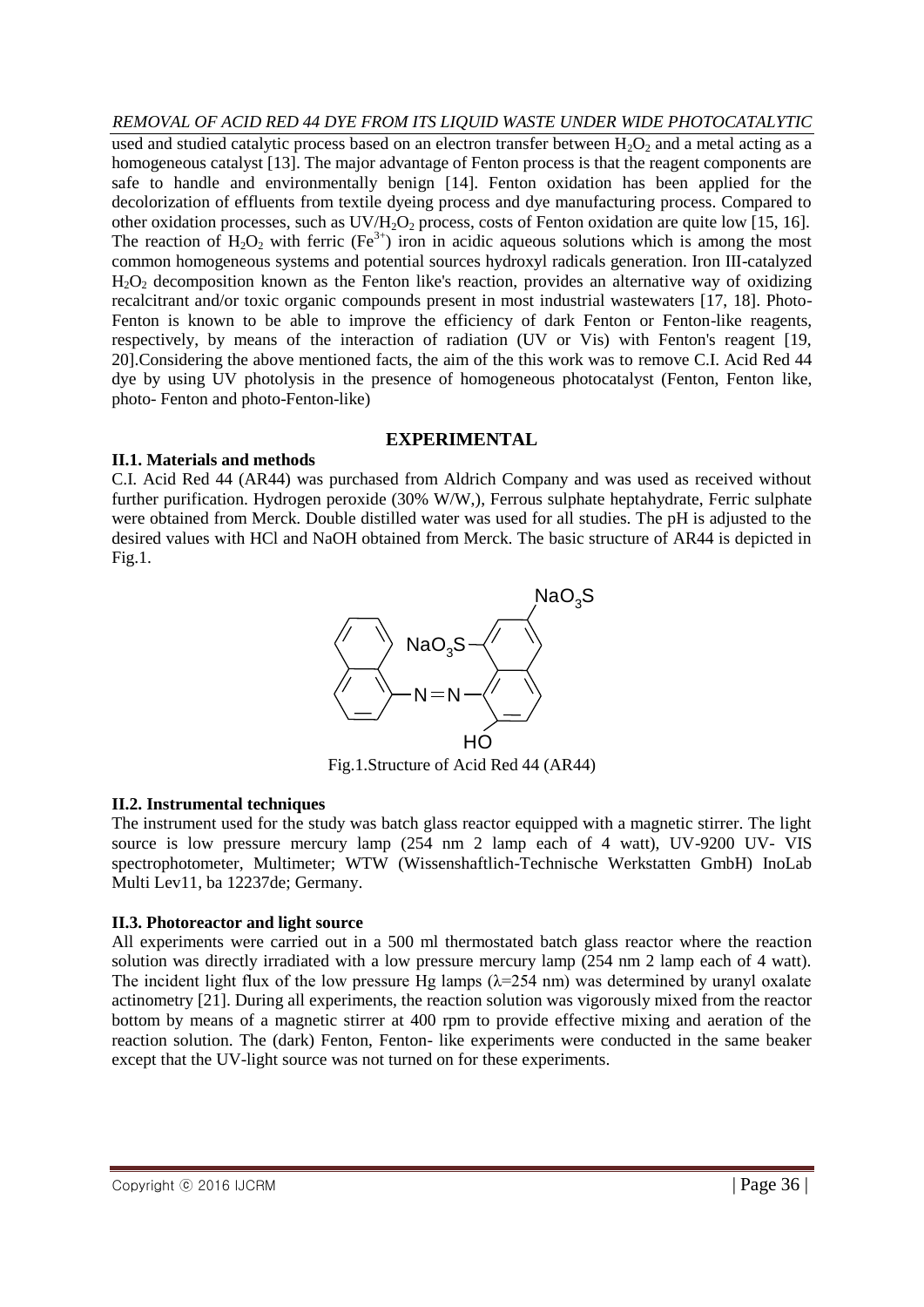## **RESULTS AND DISCUSSION**

#### **III.2. Removal of AR44 by Fenton and Fenton like processes:**

## **III.2.1. Effect of Fe2+ and Fe3+ concentration**

The influence of iron concentrations ( $[Fe^{2+}] = [Fe^{3+}] = 1.0 \times 10^{-5}$ - 5.0 x 10<sup>-3</sup> M, ), at pH 3.0 on the effectiveness of Fenton process for AR44 degradation in both Fenton and Fenton-like reactions expressed as color removal is illustrated in Figs.2-5 and Tables 1,2 , respectively. The concentration of hydrogen peroxide is fixed as  $5.0x10^{-2}$  M and two dye concentrations are used  $(1.0x10^{-5}$  and 7.  $0x10^{-5}$  M)

During the Fenton reaction, ferrous ions can quickly react with  $H_2O_2$  to produce hydroxyl radicals and ferric ions ( $k = 70$  M<sup>-1</sup> S<sup>-1</sup>, [22]), which will then be reduced by the dye to ferrous ions again. Meanwhile, ferric ions can also react with  $H_2O_2$ , producing hydroperoxide radicals which cause a second decomposition process for the dye according to (Eqs.1 and 2).

 $H_2O_2 + Fe^{2+} \longrightarrow Fe^{3+} + HO^- + {}^{\circ}OH$  (1)  $H_2O_2 + Fe^{3+} \longrightarrow Fe(OOH)^{2+} + H^+ \longrightarrow Fe^{2+} + HO^o_2 + H^+$ (2)

In Fenton-like reaction, ferric ions react with  $H_2O_2$  to produce ferrous ions at very slow rate (k=0.001  $-0.01$  M<sup>-1</sup> s<sup>-1</sup>, [22]); few ferrous ions can be formed and thus induce the Fenton reaction. Therefore, only one process with  $Fe^{3+}/H_2O_2$  reaction will dominate (Eqs. 3 and 4).





Fig.2.The degradation degree of different initial concentrations of  $Fe<sup>2+</sup>$  in presence of 5.0 x10<sup>-2</sup> M H<sub>2</sub>O<sub>2</sub>, [AR44] =1.0x10<sup>-5</sup> M in Fenton process and pH 3.0.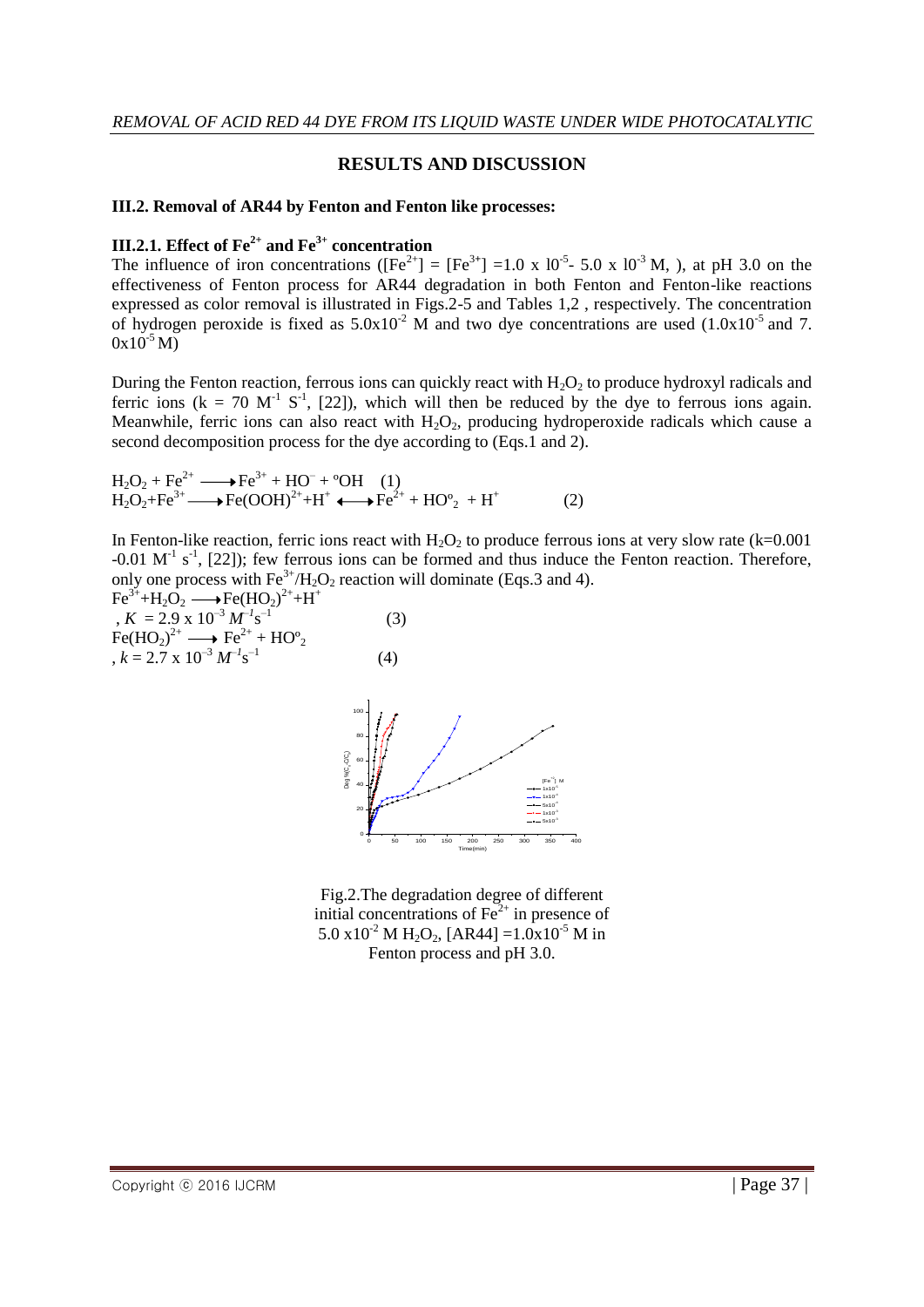

Fig.3.The degradation degree of different initial concentrations of  $Fe^{2+}$ in presence of 5.0  $x10^{-2}$  M H<sub>2</sub>O<sub>2</sub>, [AR44] = 7.0x10<sup>-5</sup> M in Fenton process at pH 3.0.



Fig.4. The degradation degree of different initial concentrations of Fe<sup>3+</sup>in presence of 5.0 x10<sup>-2</sup> M  $H_2O_2$ , [AR44] =1.0x10<sup>-5</sup> M in Fenton-like process at pH 3.0.



Fig.5. The degradation degree of different initial concentrations of Fe<sup>3+</sup>in presence of 5.0 x10<sup>-2</sup> M  $H<sub>2</sub>O<sub>2</sub>$ , [AR44] = 7.0x10<sup>-5</sup> M in Fenton-like process and pH 3.0.

**Table 1.** The values of *k* (min<sup>-1</sup>) at  $\lambda_{\text{max}}$ (510nm) for the different concentrations of Fe<sup>2+</sup> and obtained correlation coefficients for [AR44]=1.0x10<sup>-5</sup> M,  $7.0x10^{-5}$  M in presence of  $5.0x10^{-2}$  M H<sub>2</sub>O<sub>2</sub> in dark and pH 3 .0.

| $[Fe^{2+}]$ x10 <sup>3</sup> M | $[AR44]=1.0x10^5 M$            |       | $[AR44]=7.0x10^5 M$                   |       |  |
|--------------------------------|--------------------------------|-------|---------------------------------------|-------|--|
|                                | k (min <sup>-1</sup> ) $x10^3$ |       | $k \text{ (min}^{-1}) \text{ x} 10^3$ |       |  |
| 0.01                           | 3.75                           | 0.980 | 0.14                                  | 0.998 |  |
| 0.10                           | 6.99                           | 0.970 | 3.25                                  | 0.980 |  |
| 50                             | 49.0                           | 0.927 | 54.2                                  | 0.992 |  |
| 1.00                           | 55.42                          | 0.976 | 57.94                                 | 0.974 |  |
| 5.0                            | 107.96                         | 0.968 | 98.54                                 | 0.987 |  |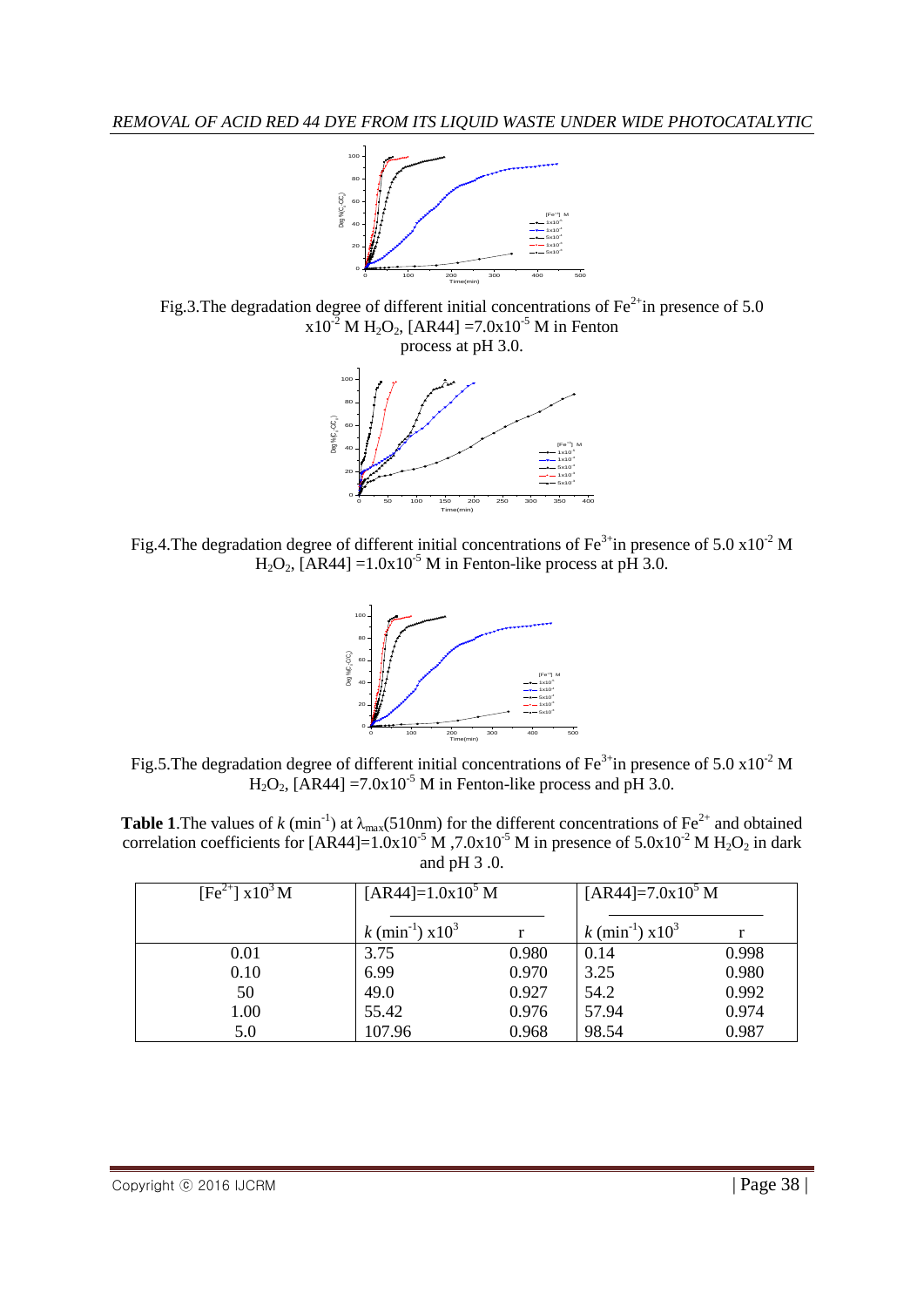*REMOVAL OF ACID RED 44 DYE FROM ITS LIQUID WASTE UNDER WIDE PHOTOCATALYTIC*

**Table 2.** The values of *k* (min<sup>-1</sup>) at  $\lambda_{\text{max}}$ (510nm) for the different concentrations of Fe<sup>3+</sup> and obtained correlation coefficients for [AR44]=1.0x10<sup>-5</sup> M, 7.0x10<sup>-5</sup> M in presence of 5.0x10<sup>-2</sup> M H<sub>2</sub>O<sub>2</sub> in dark and pH 3 .0.

| $[Fe^{3+}]$ x10 <sup>3</sup> M | $[AR44]=1.0x105 M$                    |       | [AR44]= $7.0x105$ M                |       |
|--------------------------------|---------------------------------------|-------|------------------------------------|-------|
|                                | $k \text{ (min}^{-1}) \text{ x} 10^3$ |       | $k \text{ (min}^{-1}) \times 10^3$ |       |
| 0.01                           | 2.79                                  | 0.991 | 0.355                              | 0.963 |
| 0.10                           | 8.53                                  | 0.977 | 6.06                               | 0.993 |
| 50                             | 8.57                                  | 0.976 | 22.83                              | 0.988 |
| 1.00                           | 26.79                                 | 0.934 | 47.24                              | 0.960 |
| 5.0                            | 52.76                                 | 0.919 | 58.24                              | 0.966 |

**III.2.2. Effect of AR44 initial concentration**

The influence of the [AR44] was examined in this study, in the concentration range  $1.0x10^{-5}$  -  $9.0x10^{-5}$ M, at constant concentrations of  $[Fe^{2+}]$ ,  $[Fe^{3+}]$  and  $H_2O_2$ ,  $([Fe^{2+}]=[Fe^{3+}]$ =  $1.0\times10^{-3}$  M and  $[H_2O_2]$ =  $5.0x10^{-2}$  M, respectively) at pH=3.0 and the solution was irradiated with UV light.Figs. 6, 7 and Table 3.

The increase of initial dye concentration decreases the efficiency of degradation of AR44. The obtained results demonstrate that dark Fenton degradation is faster for diluted solution of AR44 dye. The obtained results demonstrate that photodegradation is faster for diluted solution of AR44 dye.



Fig.6. The degradation degree of different initial concentrations of AR44 in presence of  $5.0 \times 10^{-2}$  M  $H_2O_2$ ,  $[Fe^{2+}] = 1.0x10^{-3}$  M in Fenton process at pH 3.0.



Fig.7. The degradation degree of on different initial concentrations of AR44 in presence of  $5.0 \times 10^{-2}$  M  $H_2O_2$ ,  $[Fe^{3+}] = 1.0x10^{-3}$  M in Fenton-like process at pH 3.0.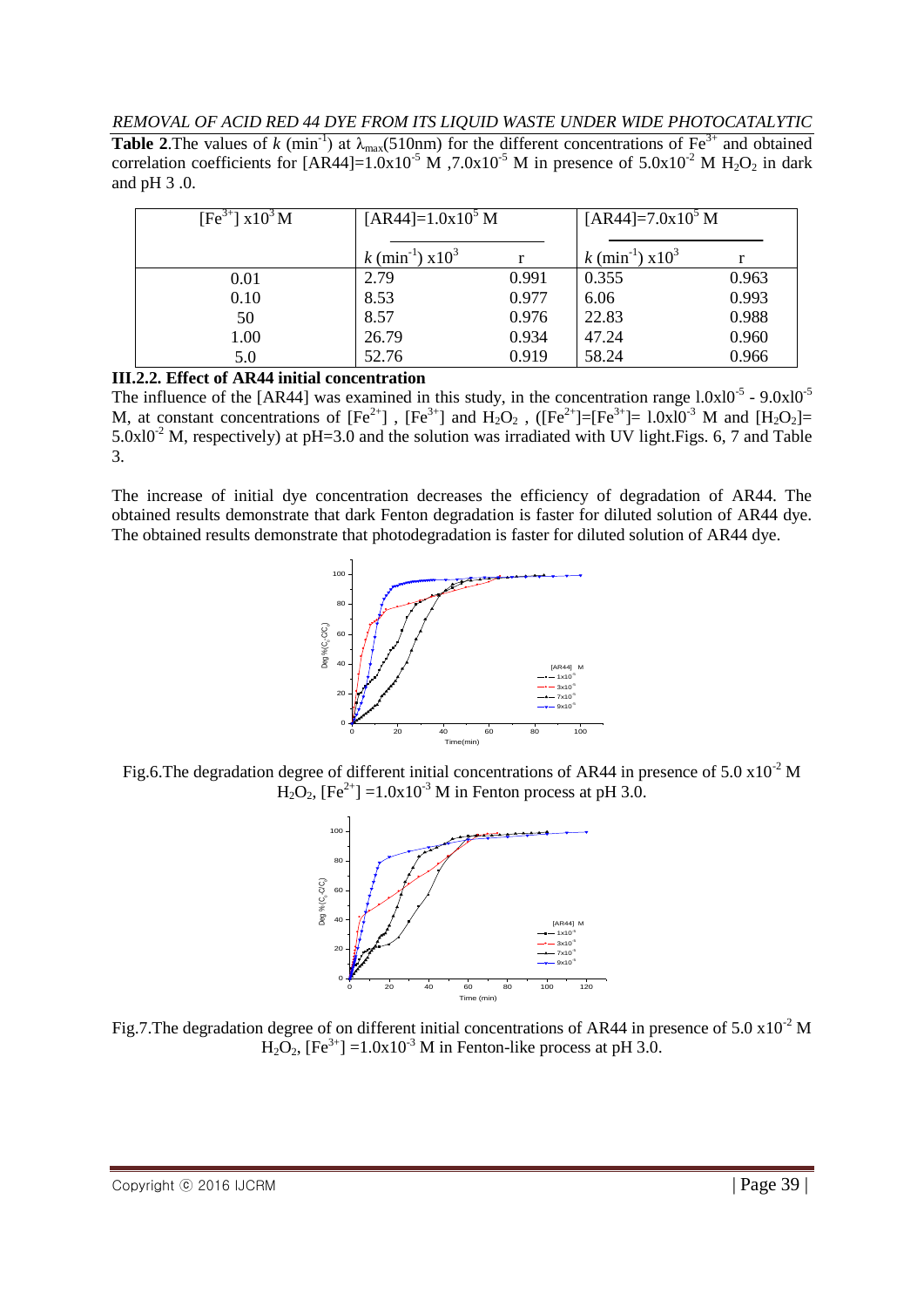**Table 3.** The values of  $k$  (min<sup>-1</sup>) at  $\lambda_{\text{max}}$ (510nm) for different concentrations of AR44 and obtained correlation coefficients of  $[Fe^{2+}]=[Fe^{3+}]=1.0x10^{-3}$  M in presence of  $5.0x10^{-2}$  M H<sub>2</sub>O<sub>2</sub> in dark and pH 3 .0.

| [AR44] $x10^5$ M | $[Fe2+]=1.0x103M$                  |       | $[Fe3+] = 1.0x103 M$               |       |
|------------------|------------------------------------|-------|------------------------------------|-------|
|                  | $k \text{ (min}^{-1}) \times 10^3$ |       | $k \text{ (min}^{-1}) \times 10^3$ |       |
| 1.00             | 55.74                              | 0.975 | 49.41                              | 0.981 |
| 3.00             | 54.77                              | 0.943 | 47.88                              | 0.987 |
| 7.00             | 55.42                              | 0.960 | 44.75                              | 0.979 |
| 9.00             | 46.21                              | 0.973 | 43.56                              | 0.989 |
|                  |                                    |       |                                    |       |
|                  |                                    |       |                                    |       |

## **III.2.3.Effect of H2O<sup>2</sup> initial concentration**

Form Figs. 8, 9 and Table 4. The results indicate that the degradation of the dye increased with increasing  $H_2O_2$  concentration. Several investigations have reported an optimal peroxide concentration in the Fenton oxidation of dyes [23, 24], unreacted  $H_2O_2$  will act as a scavenger of °OH and produces a less potent perhydroxyl radical, resulting in less dye degradation.



Fig.8. The degradation degree of  $[AR44] = 1.0x10^{-5}$  M with different initial concentrations of  $H_2O_2$  in presence of  $[Fe^{2+}] = 1.0 \times 10^{-3}$  M, in Fenton process and pH 3.0.



Fig.9. The degradation degree of  $[AR44] = 1.0x10^{-5}$  M with different initial concentrations of  $H_2O_2$  in presence of  $[Fe^{3+}] = 1.0 \times 10^{-3}$  M, in Fenton-like process and pH 3.0.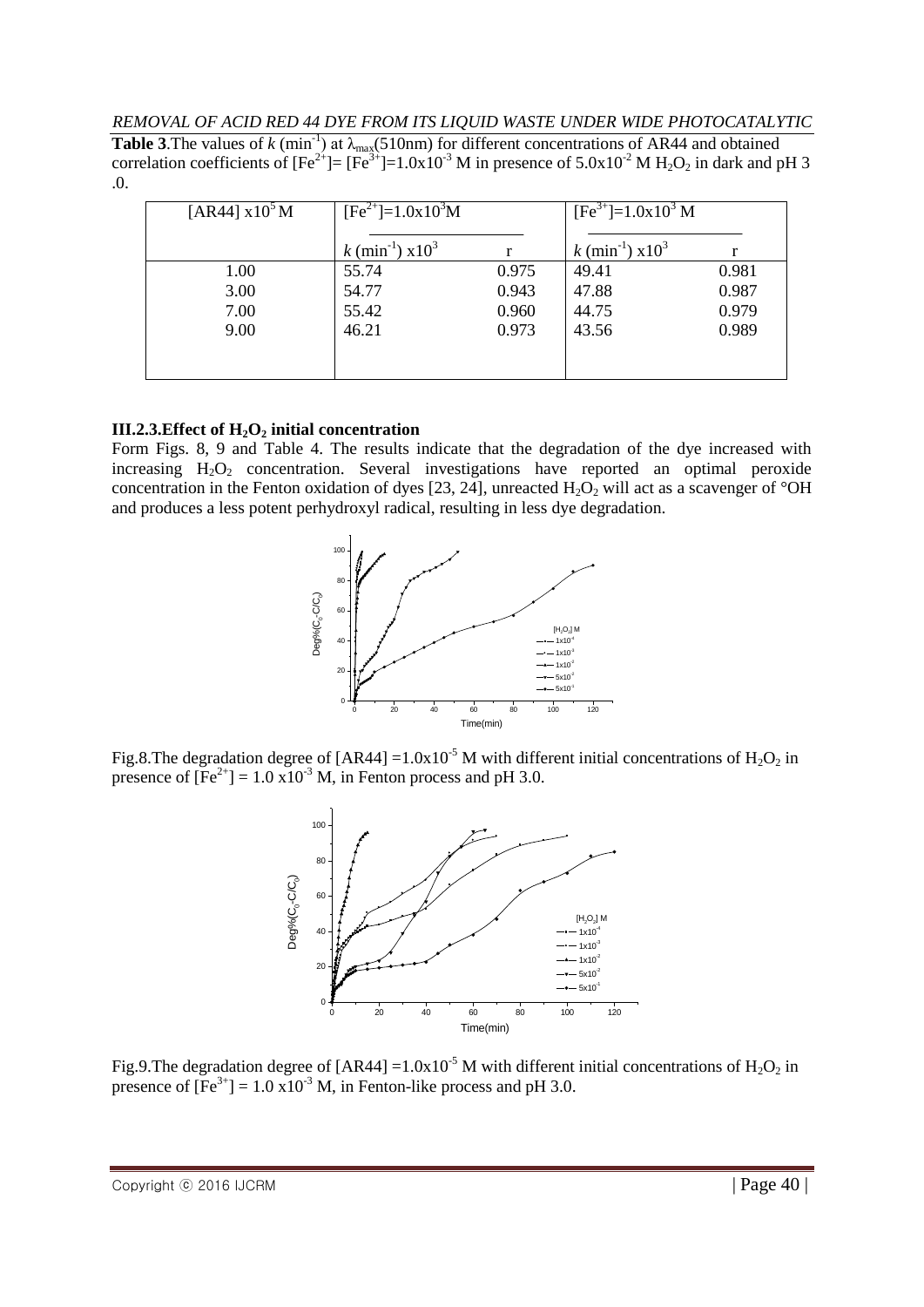*REMOVAL OF ACID RED 44 DYE FROM ITS LIQUID WASTE UNDER WIDE PHOTOCATALYTIC*

**Table 4.** The values of *k* (min<sup>-1</sup>) at  $\lambda_{\text{max}}(510 \text{nm})$  for different concentrations of H<sub>2</sub>O<sub>2</sub> and obtained correlation coefficients of  $[AR44] = 1.0x10^{-5}$  M in presence of  $[Fe^{2+}] = [Fe^{3+}] = 1.0x10^{-3}$  M in dark and pH 3 .0.

| $[H_2O_2]$ x 10 <sup>2</sup> M | $[Fe2+] = 1.0x103M$                |       | $[Fe3+] = 1.0x103 M$               |       |
|--------------------------------|------------------------------------|-------|------------------------------------|-------|
|                                |                                    |       |                                    |       |
|                                | $k \text{ (min}^{-1}) \times 10^3$ |       | $k \text{ (min}^{-1}) \times 10^3$ |       |
| 0.01                           | 882.7                              | 0.965 | 26.97                              | 0.975 |
| 0.1                            | 1175.25                            | 0.972 | 38.73                              | 0.982 |
| 1.00                           | 274.74                             | 0.952 | 195.85                             | 0.990 |
| 5.00                           | 55.42                              | 0.975 | 17.52                              | 0.956 |
| 50                             | 11.74                              | 0.992 | 8.34                               | 0.909 |

#### **III.2.4. Photo-Fenton and photo-Fenton like processes:**

#### **III.2.4.1. Effect of ferrous and ferric dosage**

Amount of ferrous and ferric ions are one of the main parameters to influence the photo Fenton and photo Fenton- like processes. The effect of addition of  $\text{Fe}^{2+}$  and  $\text{Fe}^{3+}$  ([Fe<sup>2+</sup>] = [Fe<sup>3+</sup>] = 0.01 – 5x 10<sup>-3</sup> M) at pH = 3.0 on the degradation of AR44 ([AR44] =  $1.0x10^{-5}$  and  $7x10^{-5}$  M) has been studied. The results are shown in Figs. 10-13 and the calculated pseudo first order rate constants and degree of degradation is given in Tables 5, 6.

The decolorization of the dye is mainly due to the hydroxyl radical generated by chemical and photochemical reactions (Eqs.5 and 6) respectively

 $Fe^{2+} + H_2O_2 \rightarrow Fe^{3+} + OH^+ + ^{\circ}OH$  $+^{9}$ OH (5) (5)  $H_2O_2 + hv \longrightarrow 2^{\circ}OH$  (6)

Moreover, the positive effect of irradiation on the degradation rate include the photoreduction of  $Fe<sup>3+</sup>$ to Fe<sup>2+</sup> ions, which produce new <sup>o</sup>OH radicals with  $H_2O_2$  according to the following mechanism [25,26].

 $Fe^{3+} + H_2O_2 + hv \rightarrow Fe^{2+} + {}^{\circ}OH + H^+$  (7)  $HO^{\circ}$ <sub>2</sub> + H<sub>2</sub>O<sub>2</sub>  $\longrightarrow$  <sup>o</sup>OH+H<sub>2</sub>O<sub>+</sub> O<sub>2</sub> (8) More hydroxyl radicals are produced with the increase in the concentration of  $\text{Fe}^{2+}$  and  $\text{Fe}^{3+}$  [27].



Fig.10. The degradation degree of different initial concentrations of Fe<sup>2+</sup>in presence of 5.0 x10<sup>-2</sup> M  $H_2O_2$ ,  $[AR44] = 1.0x10^{-5}$  M in photo-Fenton process and pH 3.0.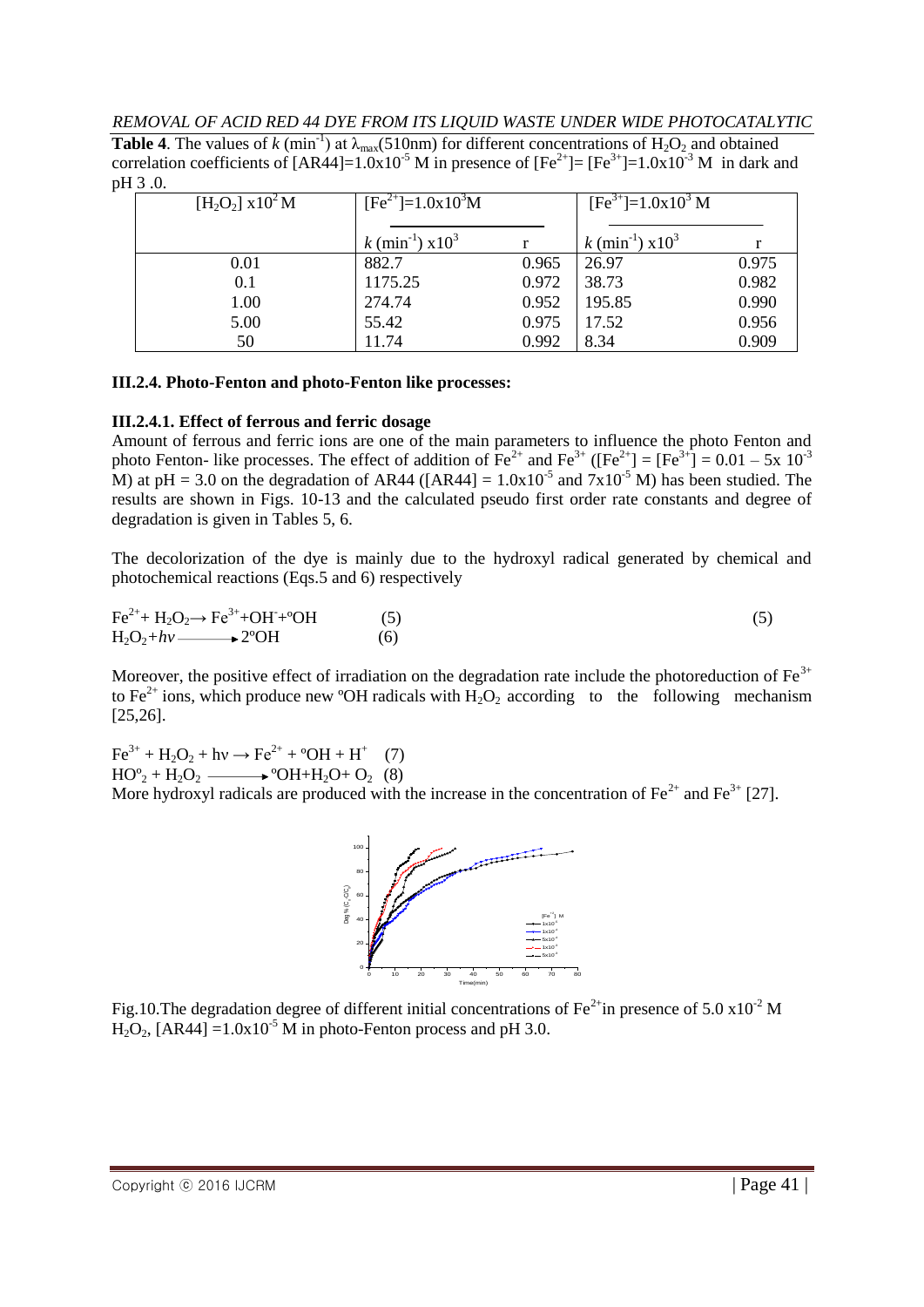

Fig.11. The degradation degree of different initial concentrations of Fe<sup>2+</sup>in presence of 5.0 x10<sup>-2</sup> M  $H_2O_2$  and  $[AR44] = 7.0x10^{-5}M$ , in photo-Fenton process and pH 3.0.



Fig.12.The degradation degree of different initial concentrations of Fe<sup>3+</sup>in presence of 5.0 x10<sup>-2</sup> M  $H_2O_2$  and [AR44] =1.0x10<sup>-5</sup> M in photo-Fenton like process and pH 3.0.



Fig.13. The degradation degree of different initial concentrations of Fe<sup>3+</sup>in presence of 5.0 x10<sup>-2</sup> M  $H_2O_2$  and [AR44] = 7.0x10<sup>-5</sup> M, in photo-Fenton like process and pH 3.0.

**Table 5.** The values of *k* (min<sup>-1</sup>) at  $\lambda_{\text{max}}$ (510nm) for the different concentrations of Fe<sup>2+</sup> and obtained correlation coefficients for [AR44]= $1.0x10^{-5}$  M,  $7.0x10^{-5}$  M in presence of  $5.0x10^{-2}$  M H<sub>2</sub>O<sub>2</sub> in photo-Fenton process and pH 3.0

| $[Fe^{2+}]$ x10 <sup>3</sup> M | $[AR44]=1.0x10^5 M$            |       | $[AR44]=7.0x10^5 M$                |       |
|--------------------------------|--------------------------------|-------|------------------------------------|-------|
|                                | k (min <sup>-1</sup> ) $x10^3$ |       | $k \text{ (min}^{-1}) \times 10^3$ |       |
| 0.01                           | 18.91                          | 0.998 | 18.82                              | 0.998 |
| 0.10                           | 36.54                          | 0.998 | 37.78                              | 0.997 |
| 50                             | 112.24                         | 0.997 | 112.24                             | 0.997 |
| 1.00                           | 273.79                         | 0.986 | 233.03                             | 0.970 |
| 5.0                            | 436.5                          | 0.973 | 385.15                             | 0.963 |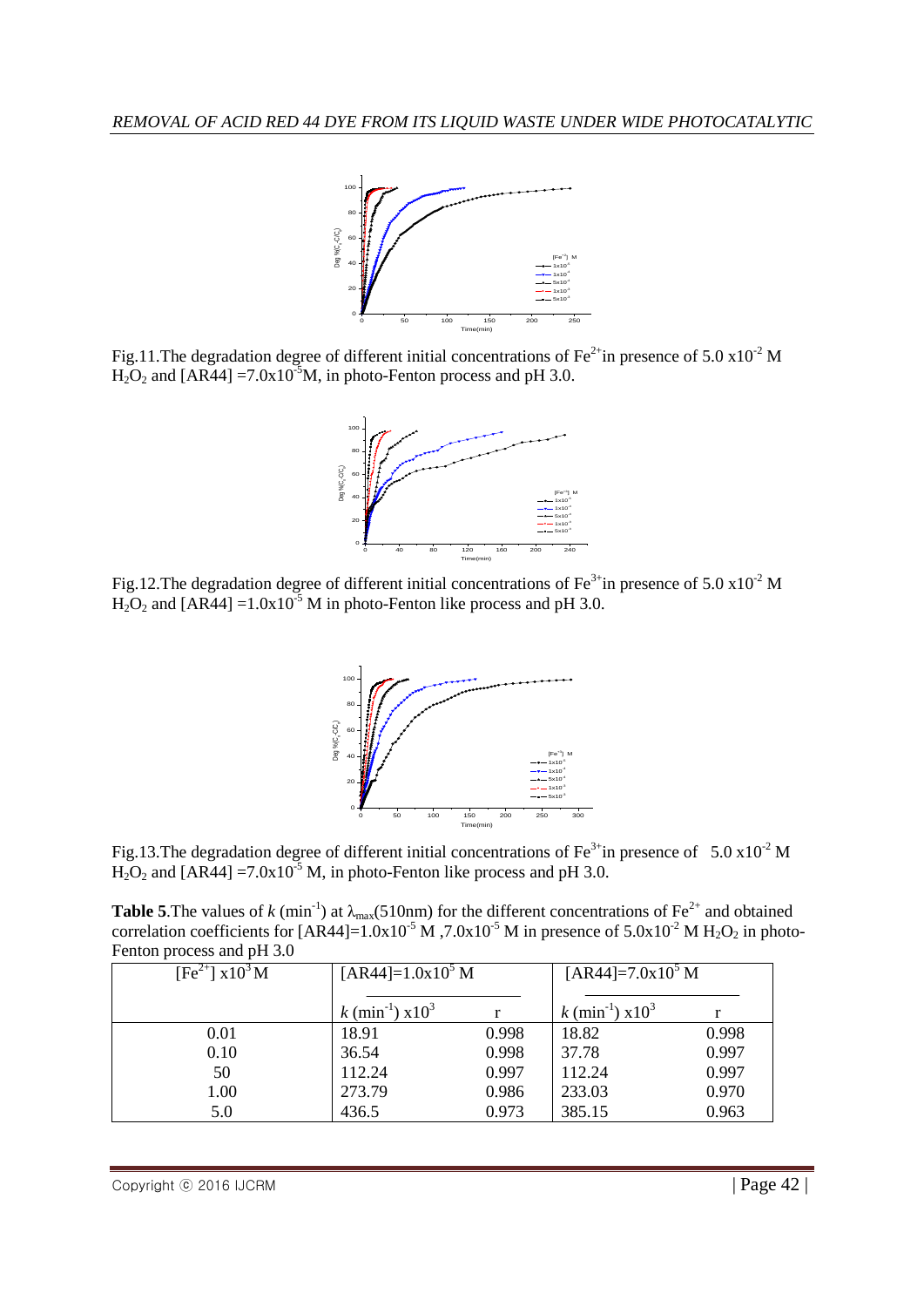**Table 6**. The values of *k* (min<sup>-1</sup>) at  $\lambda_{max}(510nm)$  for the different concentrations of Fe<sup>3+</sup> and obtained correlation coefficients for [AR44]= $1.0x10^{-5}$  M,  $7.0x10^{-5}$  M in presence of  $5.0x10^{-2}$  M H<sub>2</sub>O<sub>2</sub> in photo-Fenton-like process and pH 3.0

| [Fe <sup>3+</sup> ] $x10^3$ M | $[AR44]=1.0x10^5 M$            |       | $[AR44]=7.0x10^5 M$            |       |
|-------------------------------|--------------------------------|-------|--------------------------------|-------|
|                               | k (min <sup>-1</sup> ) $x10^3$ |       | k (min <sup>-1</sup> ) $x10^3$ |       |
| 0.01                          | 12.14                          | 0.974 | 15.88                          | 0.999 |
| 0.10                          | 22.62                          | 0.985 | 30.24                          | 0.999 |
| 50                            | 95.41                          | 0.995 | 61.77                          | 0.993 |
| 1.00                          | 116.54                         | 0.988 | 108.02                         | 0.993 |
| 5.0                           | 152.88                         | 0.985 | 137.68                         | 0.990 |

#### **III.2.5. Effect of initial AR44 concentration**

Photochemical processes are strongly dependent on solution absorption once penetration of light can be strongly limited in high absorption solutions such as dyes [28].

Therefore, influence of the [AR44] on its photo-Fenton and photo-Fenton like degradation was examined in this study, in the concentration range  $1.0 - 9.0x10^{-5}$  M, at constant concentrations of  $[Fe^{2+}]$ ,  $[Fe^{3+}]$  and  $H_2O_2$ ,  $([Fe^{2+}] = [Fe^{3+}] = 1.0 \times 10^{-3}$  and  $[H_2O_2] = 5.0 \times 10^{-2}$  M, respectively) at pH =3.0 and the solution was irradiated with UV. The degree of degradation of different time intervals for irradiation of different [AR44] in presence of photo- Fenton and photo- Fenton- like are presented in Figs. 14- 15. Large degree of removal is observed in both processes. This is due to fast reaction of  $Fe<sup>2+</sup>$  or  $Fe<sup>3+</sup>$  with the H<sub>2</sub>O<sub>2</sub> producing hydroxyl radicals. Data in (Table 7) show that the degradation rate increases with the decrease in the dye concentration. At high dye concentration, a significant amount of UV light of 257 nm may be absorbed by dye molecules and this reduces the absorbance of UV light by the catalyst. The increase in dye concentration also decreases the path length of photon entering this solution. It should be pointed out that even at a high initial concentration of AR44 (3.0- 9.0 x  $10^{-5}$  M), about 99% of removal can be achieved after 100 and 120 min for Fenton and Fenton like reactions, respectively. This indicates that Fenton and Fenton-like catalysts can also work well at a high initial concentration of AR44.



Fig.14. The degradation degree of different initial concentrations of AR44 in presence of  $5.0 \times 10^{-2}$  M  $H_2O_2$  and  $[Fe^{2+}]=1.0x10^{-3}$  M in photo-Fenton process and pH 3.0.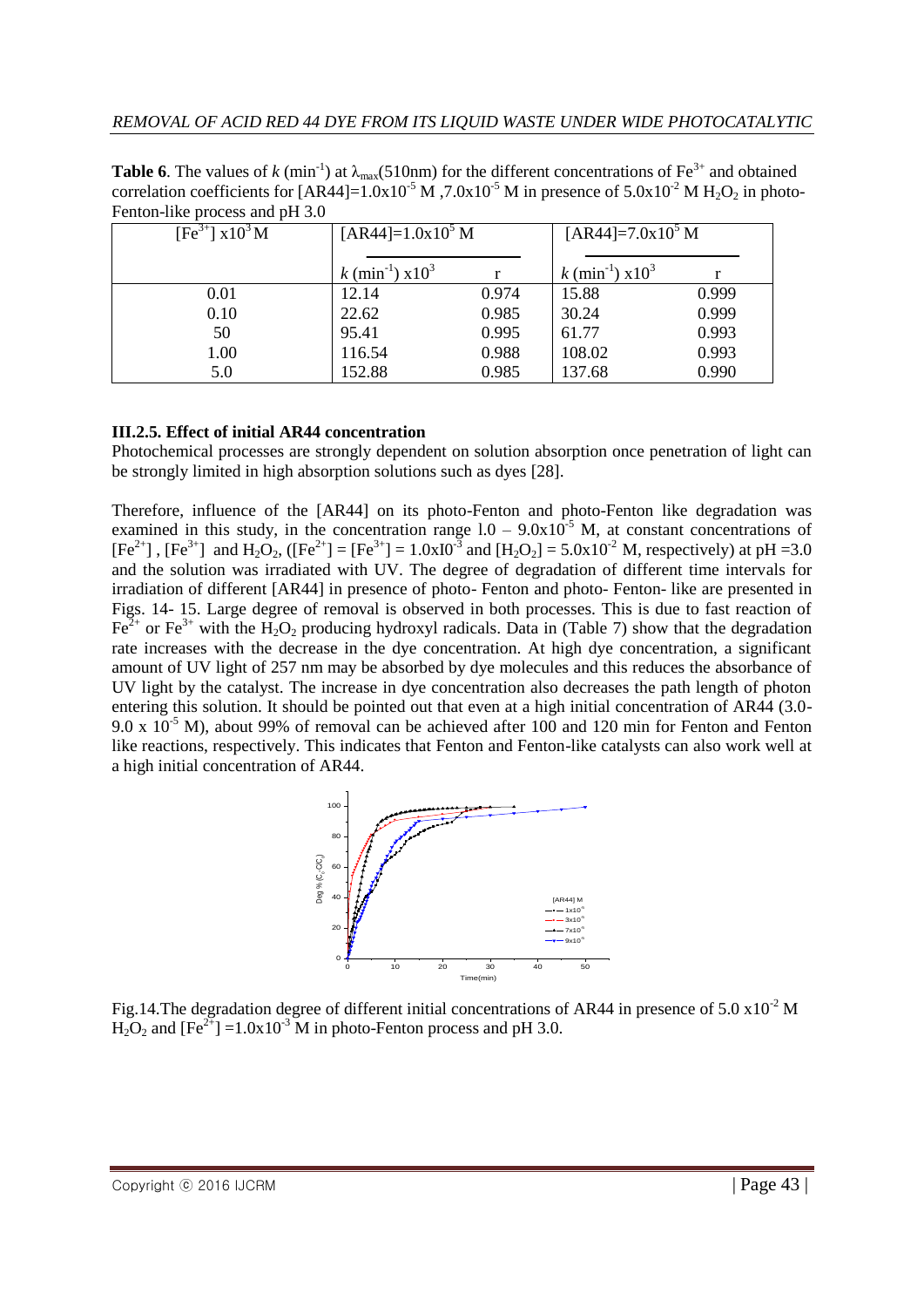

Fig.15. The degradation degree of different initial concentrations of AR44 in presence of 5.0  $\times$ 10<sup>-2</sup> M  $H_2O_2$  and  $[Fe^{3+}] = 1.0x10^{-3}$  M, in photo-Fenton- like process and pH 3.0.

**Table 7.** The values of *k* (min<sup>-1</sup>) at  $\lambda_{\text{max}}(510 \text{nm})$  for different concentrations of AR44 and obtained correlation coefficients of  $[Fe^{2+}]=[Fe^{3+}]=1.0x10^{-3}$  M in presence of  $5.0x10^{-2}$  M H<sub>2</sub>O<sub>2</sub> in photo-Fenton and photo-Fenton- like process and pH 3.0

| [AR44] $x105$ M |                                            | $[Fe2+]=1.0x103M$ |                                               | $[Fe3+] = 1.0x103 M$ |  |
|-----------------|--------------------------------------------|-------------------|-----------------------------------------------|----------------------|--|
|                 | $k \text{ (min}^{-1} \text{)} \times 10^3$ |                   | $k \text{ (min}^{-1} \text{)} \text{ } x10^3$ |                      |  |
| 1.00            | 273.79                                     | 0.986             | 126.91                                        | 0.996                |  |
| 3.00            | 147.36                                     | 0.994             | 120.64                                        | 0.961                |  |
| 7.00            | 142.16                                     | 0.996             | 94.0                                          | 0.987                |  |
| 9.00            | 108.02                                     | 0.996             | 69.65                                         | 0.989                |  |
|                 |                                            |                   |                                               |                      |  |

## **III.2.6. Effect of H2O<sup>2</sup> initial concentration:**

Initial concentration of  $H_2O_2$  plays an important role in the photo- Fenton processes. The effect of addition of H<sub>2</sub>O<sub>2</sub> ( 0.01-  $50x10^{-2}$  M ) on the photodegradation of AR44 for photo- Fenton and photo-Fenton like processes are shown in Figs.16,17 at day concentrations of 1.0 and  $7.0x10^{-5}$  M and  $pH =$ 3.0. Addition of H<sub>2</sub>O<sub>2</sub> up to a concentration of  $1.0x10^{-3}$  M increases the photodegradation rate constants (Figs. 16, 17). However, high  $H_2O_2$  concentrations ( $H_2O_2 > 1.0 \times 10^{-3} M$ ) lead to decrease of the AR44 removal rate. The increase in the photodegradation is due to the increase in hydroxyl radical concentration by the addition of  $H_2O_2$ . But at high dosage of  $H_2O_2$  the decrease is due to the hydroxyl radical scavenging effect of  $H_2O_2$  (Eqs.9-11) [29, 27]. Moreover, the effect of a high  $H_2O_2$ concentration can be attributed to the fact that it is competing with AR44 for  $\degree$ OH radicals, thus decreasing their steady-state concentration and AR44 oxidation rate.

| $H_2O_2$ + °OH $\rightarrow$ H <sub>2</sub> O + HO° <sub>2</sub>        | (9)  |
|-------------------------------------------------------------------------|------|
| $HO^{\circ}$ <sub>2</sub> + $^{\circ}OH \rightarrow H_2O + O_2$         | (10) |
| $\degree$ OH + $\degree$ OH $\rightarrow$ H <sub>2</sub> O <sub>2</sub> | (11) |
| The calculated rate constants are given in Table 8.                     |      |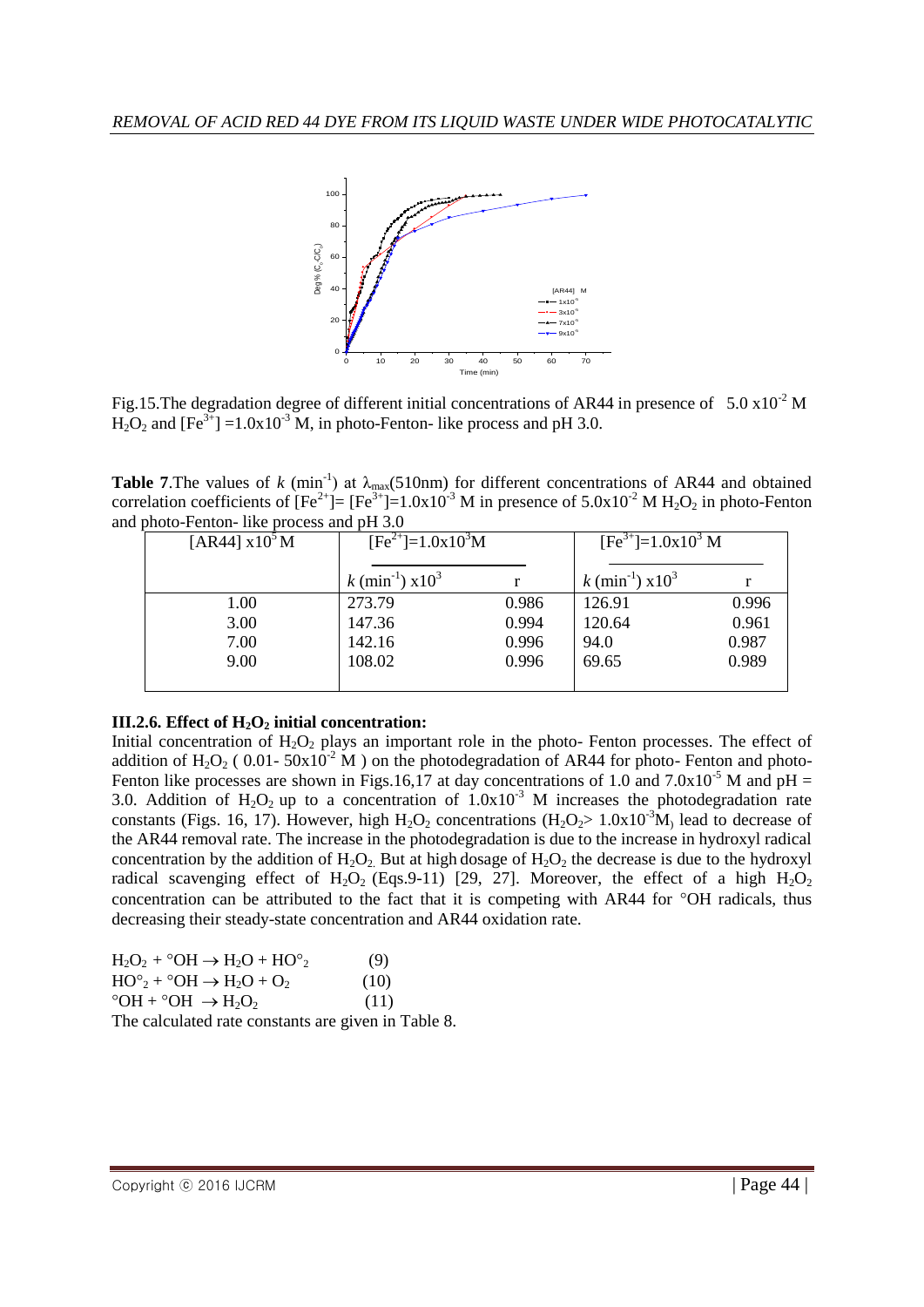

Fig.16. The degradation degree of different initial concentrations of  $H_2O_2$  in presence of [AR44]  $=1.0x10^{-5}$ M,  $[Fe^{2+}] = 1.0x10^{-3}$ M, in photo-Fenton process and pH 3.0.



Fig.17. The degradation degree of different initial concentrations of  $H_2O_2$  in presence of [AR44]  $=1.0x10^{-5}M$ ,  $[Fe^{3+}] =1.0x10^{-3}M$ , in photo-Fenton like process and pH 3.0.

**Table 8.** The values of *k* (min<sup>-1</sup>) at  $\lambda_{\text{max}}$ (510nm) for different concentrations of H<sub>2</sub>O<sub>2</sub> and obtained correlation coefficients of  $[AR44] = 1.0x10^{-5}$  M in presence of  $[Fe^{2+}] = [Fe^{3+}] = 1.0x10^{-3}$  M in photo-Fenton and photo-Fenton-like process and pH 3.0

| $[H_2O_2]$ x 10 <sup>2</sup> M | $[Fe^{2+}] = 1.0x10^{3}M$          |       | $[Fe3+] = 1.0x103 M$               |       |
|--------------------------------|------------------------------------|-------|------------------------------------|-------|
|                                |                                    |       |                                    |       |
|                                | $k \text{ (min}^{-1}) \times 10^3$ |       | $k \text{ (min}^{-1}) \times 10^3$ |       |
| 0.01                           | 1368.51                            | 0.983 | 188.97                             | 0.984 |
| 0.1                            | 2140.83                            | 0.980 | 353.82                             | 0.971 |
| 1.00                           | 976.99                             | 0.988 | 586.45                             | 0.994 |
| 5.00                           | 273.79                             | 0.986 | 126.91                             | 0.996 |
| 50                             | 46.26                              | 0.965 | 42.02                              | 0.988 |

## **III. 1. 3.4. Effect of light intensity**

In photo-Fenton process, UV light is mainly used for **(i)** photolysis of  $H_2O_2$  and **(ii)** photoreduction of ferric ion to ferrous ion. [27]. Hence, the influence of UV light intensity on the degradation of the dye has been investigated. The light intensity is adjusted by changing the distance between the lamps and the reaction cell (10 cm and 20 cm) and the number of lamps (1 and 2 UV lamps).The AR44 concentrations are  $1.0x10^{-5}$  M and  $7.0x$   $10^{-5}$  and  $H_2O_2$  concentration is  $5.0x10^{-2}$  M and  $[Fe^{2+}]=[Fe^{3+}]=5.0x10^{-3}$  M at pH = 3.0. The results are shown in Figs.(18-21) and Tables (9,10) ).Increase of light intensity increases the degradation of AR44. This increase in degradation is due to increase production of hydroxyl radical; at low light intensity the rates of photolysis of  $H_2O_2$  and photoreduction of  $Fe<sup>3+</sup>$  are reduced.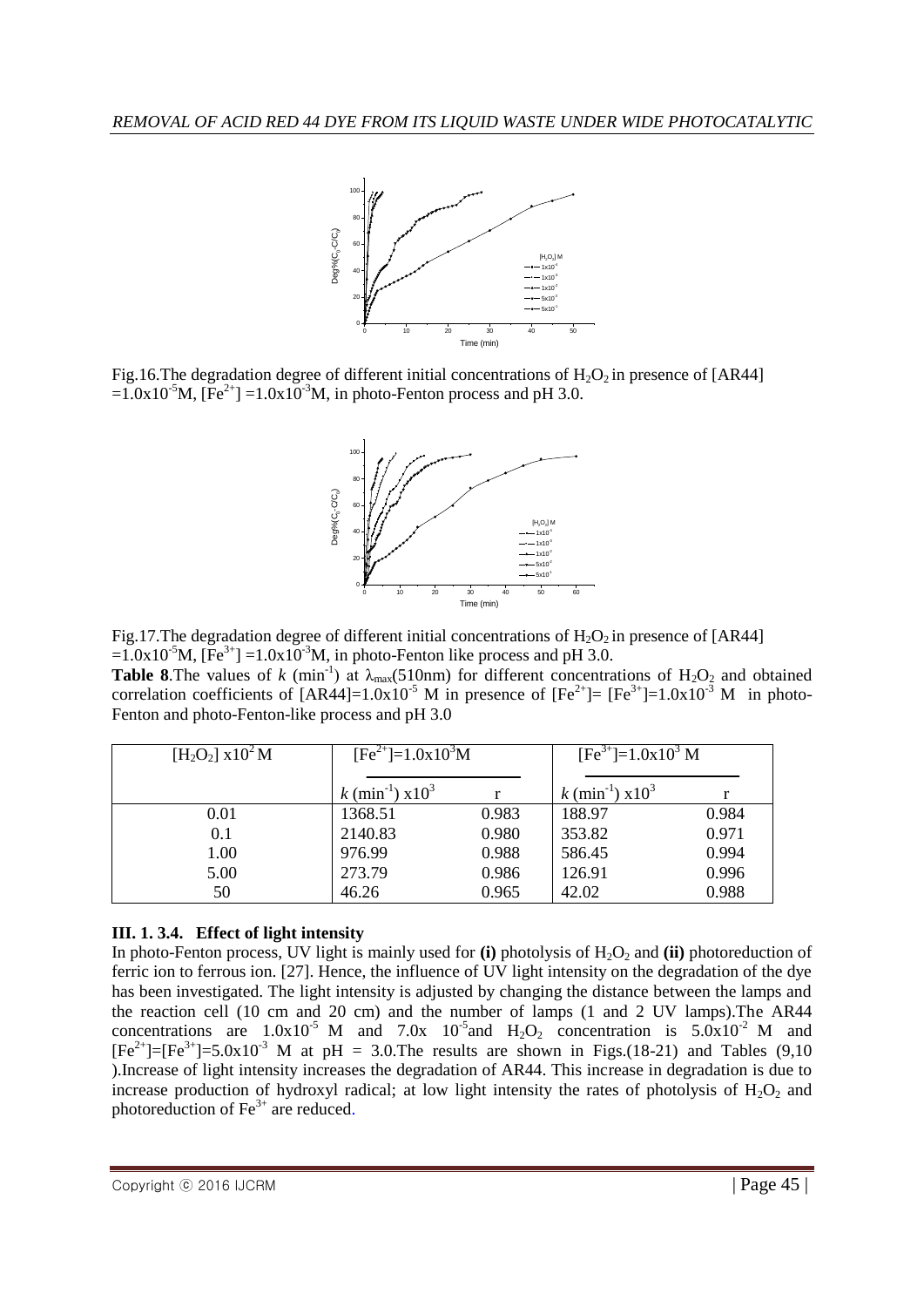

Fig.18.The degradation degree of AR44 at different light intensity in presence of  $1.0x10^{-5}$  M AR44, 5.0 x10<sup>-2</sup> M H<sub>2</sub>O<sub>2</sub>, 5.0x10<sup>-3</sup> M Fe<sup>2+</sup>, in photo -Fenton process and pH 3.0.



Fig.19. The degradation degree of AR44 at different light intensity in presence of 7.0x10<sup>-</sup> <sup>5</sup> M AR44, 5.0 x10<sup>-2</sup> M H<sub>2</sub>O<sub>2</sub>, 5.0x10<sup>-3</sup> M Fe<sup>2+</sup> in photo -Fenton process and pH 3.0.



Fig.20.The degradation degree of AR44 at different light intensity in presence of 1.0x10-5 M AR44, in photo -Fenton-like process and pH  $3.0, +5.0$  x10-2 M H2O2,  $5.0x10-3$  M Fe3



Fig.21. The degradation degree of AR44 at different light intensity in presence of  $7.0x10^{-5}$  M AR44, 5.0 x10<sup>-2</sup> M H<sub>2</sub> O<sub>2</sub>, 5.0x10<sup>-3</sup> M Fe<sup>3+</sup>, in photo-Fenton like process and pH 3.0.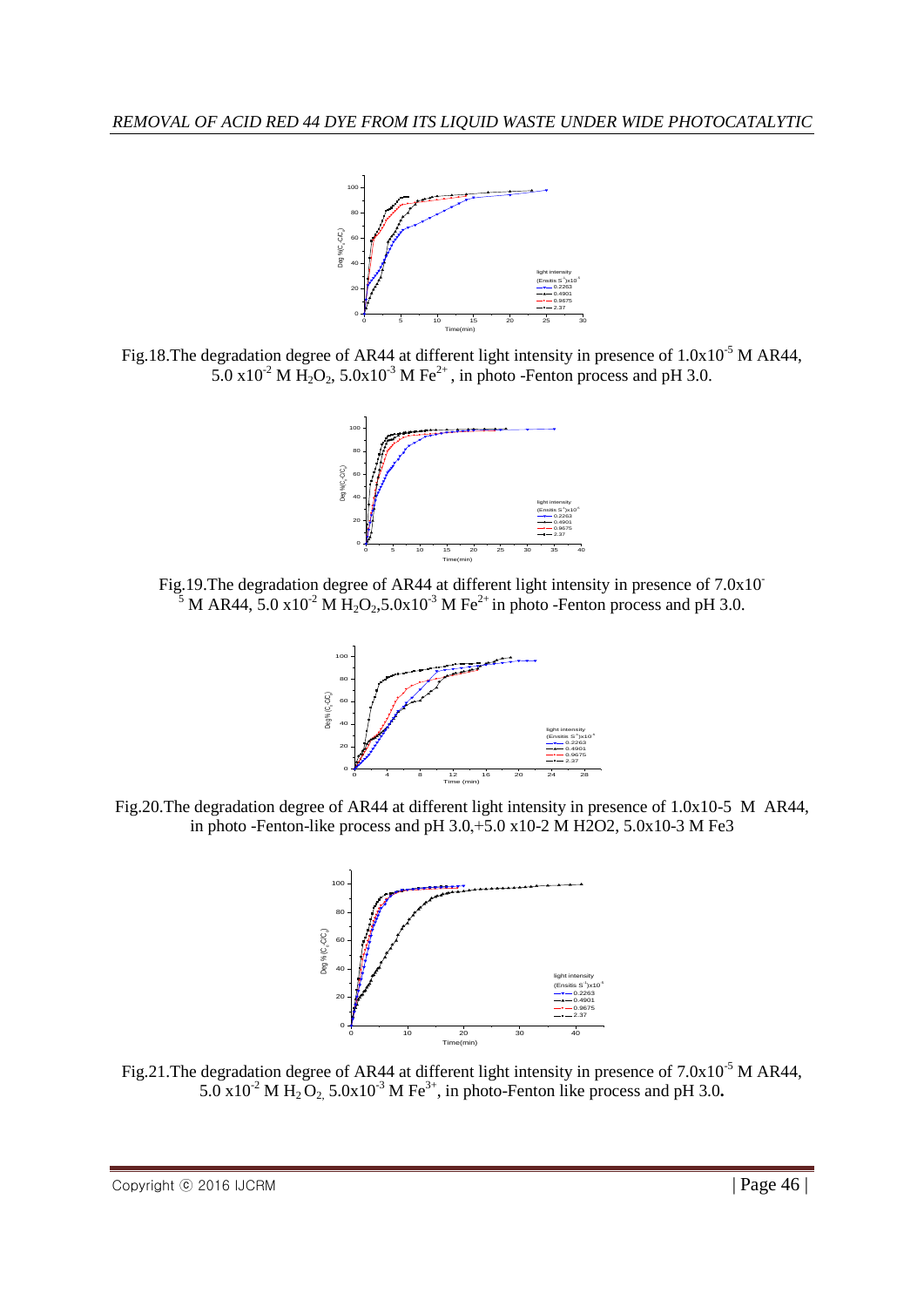**Table** 9. The values of  $k$  (min<sup>-1</sup>) at  $\lambda_{\text{max}}(510 \text{nm})$  at different light intensity and obtained correlation coefficients for AR44 in presence of  $[AR44] = 1.0x10^{-5} M$ ,  $7.0x10^{-5} M$ ,  $[Fe^{2+}] = 1.0x10^{-3} M$  5.0x10<sup>-2</sup> M,  $H<sub>2</sub>O<sub>2</sub>$  in photo-Fenton process and pH 3.0.

| Light intensity<br>$(\mu$ Einteins s <sup>-1</sup> )x10 <sup>5</sup> | $[AR44]=1.0x10^5 M$                        |       | $[AR44]=7.0x10^5 M$                        |       |
|----------------------------------------------------------------------|--------------------------------------------|-------|--------------------------------------------|-------|
|                                                                      | $k \text{ (min}^{-1} \text{)} \times 10^3$ |       | $k \text{ (min}^{-1} \text{)} \times 10^3$ |       |
| 0.2263                                                               | 230.63                                     | 0.999 | 204.08                                     | 0.994 |
| 0.4901                                                               | 436.65                                     | 0.973 | 385.15                                     | 0.960 |
| 0.9675                                                               | 480.15                                     | 0.982 | 436.36                                     | 0.987 |
| 2.37                                                                 | 536.83                                     | 0.982 | 430.57                                     | 0.960 |
|                                                                      |                                            |       |                                            |       |

**Table 10.** The values of  $k$  (min<sup>-1</sup>) at  $\lambda_{\text{max}}(510 \text{nm})$  at different light intensity and obtained correlation coefficients for AR44 in presence of  $[AR44] = 1.0x10^{-5} M$ ,  $7.0x10^{-5} M$ ,  $[Fe^{3+}] = 1.0x10^{-3} M$  5.0x10<sup>-2</sup> M,  $H_2O_2$  in photo-Fenton-like process and pH 3.0.

| Light intensity                                   | $[AR44]=1.0x10^5 M$                   |       | $[AR44]=7.0x10^5 M$            |       |
|---------------------------------------------------|---------------------------------------|-------|--------------------------------|-------|
| $(\mu$ Einteins s <sup>-1</sup> )x10 <sup>5</sup> |                                       |       |                                |       |
|                                                   | $k \text{ (min}^{-1}) \text{ x} 10^3$ |       | k (min <sup>-1</sup> ) $x10^3$ |       |
| 0.2263                                            | 161.99                                | 0.992 | 74.58                          | 0.981 |
| 0.4901                                            | 258.01                                | 0.978 | 137.68                         | 0.990 |
| 0.9675                                            | 339.96                                | 0.997 | 174.0                          | 0.987 |
| 2.37                                              | 418.19                                | 0.984 | 401.16                         | 0.989 |
|                                                   |                                       |       |                                |       |

## **CONCLUSIONS**

The degradation rate in Fenton oxidation was much faster than that of the Fenton-like reaction in the initial stages. The effect of operating parameters is also investigated, such as:  $Fe^{2+}$ and  $Fe^{3+}$ concentrations, initial dye concentration, and  $H_2O_2$  concentration and light intensity. In the case of Fenton oxidation, the extent of degradation was 96% after 175 mints when the  $Fe<sup>2+</sup>$  ion concentration was  $\leq 1 \times 10^{-4}$  M. When the Fe<sup>2+</sup> ion concentration was  $>1.0 \times 10^{-4}$  M, the extent of dye degradation was 100% after 25 min. For Fenton-like oxidation, if the Fe<sup>3+</sup> ion concentration was  $\leq 1 \times 10^{-4}$  M, dye degradation was only 97% after 200 mints. By contrast, the extent of degradation was 99% after 64 mints at an Fe<sup>3+</sup> ion concentration  $1.0x10^{-4}$  M the results indicate that the degradation of the dye increase with increasing  $H_2O_2$  concentration (([dye] =  $1.0x10^{-5}$  and  $7.0x10^{-5}$  M and  $[Fe^{2+}] = [Fe^{3+}] =$  $(1.0x10^{-5} - 5.0x10^{-3} )$  M), at pH = 3.0. When the H<sub>2</sub>O<sub>2</sub> concentration increased to 1.0 x 10<sup>-3</sup> M, 90% decolourisation could be achieved after 1 h in the Fenton reaction.

## **Acknowledgements**

The authors greatly acknowledge the academic and financial support offered by Science Center for Detection and Remediation of Environmental Hazards (SCDREH) at Al-Azhar University.

## **REFERENCES**

- [1] Robinson, T., Mcmullan, G., Marchant, R., Nigam, P., Biosphere Technology 77, 247-55 (2001).
- [2] Sivalingam, G., Nagaveni,K., Hede, MS., Madras, G., Applied Catalysis B:Environmental 41,23-38 (2003).
- [3] Hu, C., Tang, Y., Yu, JC., Wong, PK., Applied Catalysis B: Environmental 40, 131-40 (2003).
- [4] Stylidi, M., Kondarides, DI., Verykios, XE., Applied Catalysis B: Environmental 40, 271-86 (2003).
- [5] Slokar, YM., LE Marechal, AM., Dyes and Pigments 37, 335-56 (1998).
- [6] Hu, C.,Yu, JC., Huo, Z,Wong, PK., Applied Catalysis B: Environmental 46, 35-47 (2003).
- [7] Wang, Y., Water Research 34, 990-4 (2000).